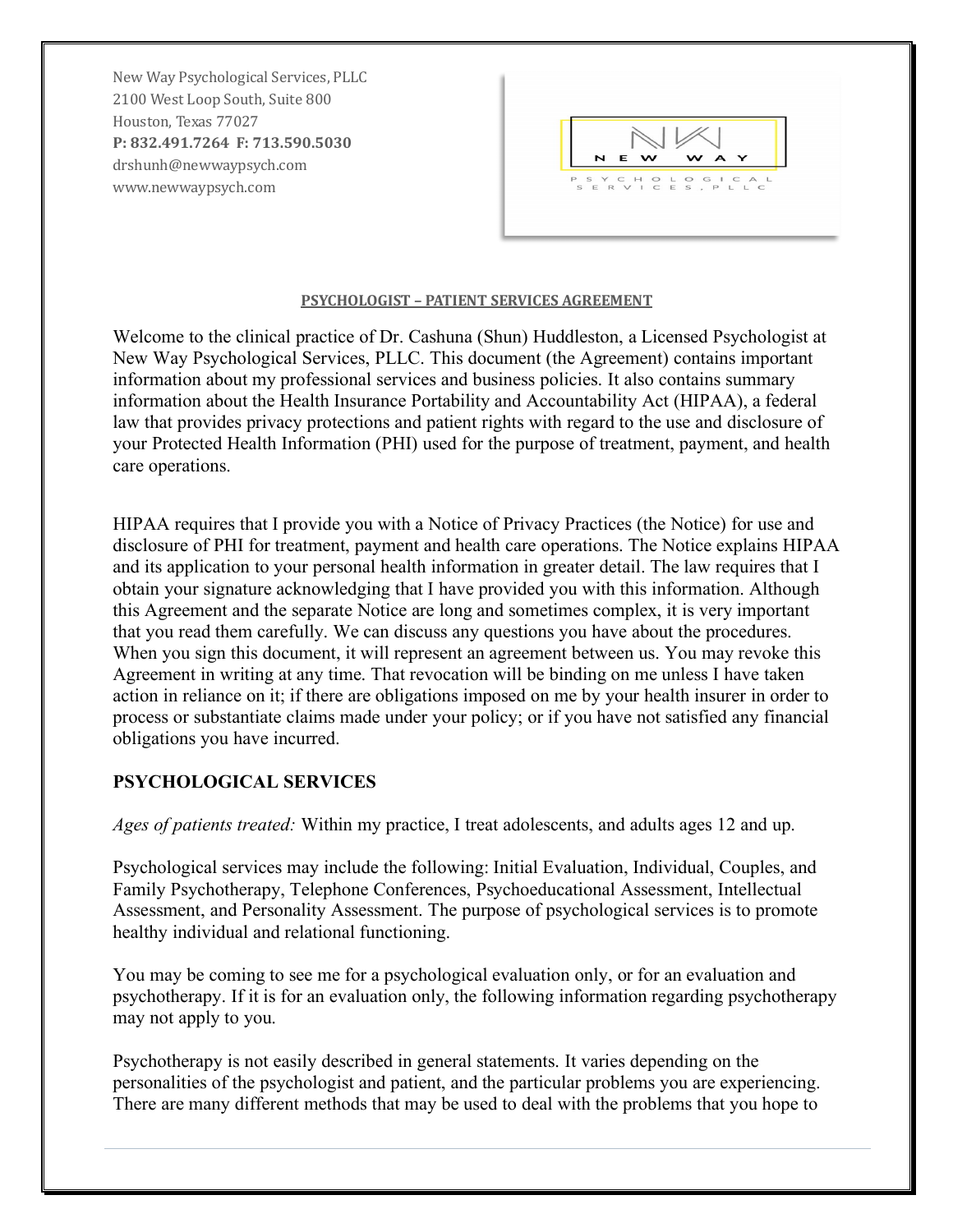address. Psychotherapy is not like a medical doctor visit. Instead, it calls for a very active effort on your part. In order for the therapy to be most successful, you will have to work on things we talk about both during our sessions and at home.

Psychotherapy can have benefits and risks. Since therapy often involves discussing unpleasant aspects of your life, you may experience temporary uncomfortable feelings like sadness, guilt, anger, frustration, loneliness, and helplessness. On the other hand, psychotherapy has also been shown to have many benefits. Therapy often leads to better relationships, solutions to specific problems, and significant reductions in feelings of distress. But there are no guarantees of what you will experience.

Our first few sessions will involve an evaluation of your needs. By the end of the evaluation, I will be able to offer you some first impressions of what our work will include and a treatment plan to follow, if you decide to continue with therapy. You should evaluate this information along with your own opinions of whether you feel comfortable working with me. Therapy involves a large commitment of time, money, and energy, so you should be very careful about the therapist you select. If you have questions about our procedures, we should discuss them whenever they arise. If your doubts persist, I will be happy to help you set up a meeting with another mental health professional for a second opinion.

If you are being seen for a psychological evaluation only, I may see you for a follow-up session for an explanation of my findings upon completion of the evaluation, otherwise the evaluation is a one-time occurrence for the evaluation unless other arrangements are made.

# **Appointments**

The first appointment is an Initial Evaluation that lasts approximately an hour. Individual Psychotherapy and Couples/Family Therapy are 45-minute appointments. Psychological testing sessions are arranged to answer specific referral questions on a case-by-case basis and may involve several hours. Telephone Conferences may be needed between appointments or to coordinate services among professionals.

Psychotherapy is generally relatively brief, however this is not always the case. If psychotherapy is recommended after the Initial Evaluation then a treatment plan is developed based on the goals for treatment. Ongoing evaluation of the treatment goals leads to a decision about lengthening or discontinuing treatment.

# **Fee Policies: Self-Pay Only Practice**

- One time, 15-minute phone consultation: FREE
	- o Thereafter, a charge for frequent telephone contacts of longer than 10 minutes will be incurred (\$40 per 15 minute increment)
- Initial Evaluation: \$175
- Individual Therapy and Couples/Family Therapy: \$150
- Parent Consultations Initial Evaluation required before seeing adolescent/teenager: \$175
- Psychological Assessment: \$175 per hr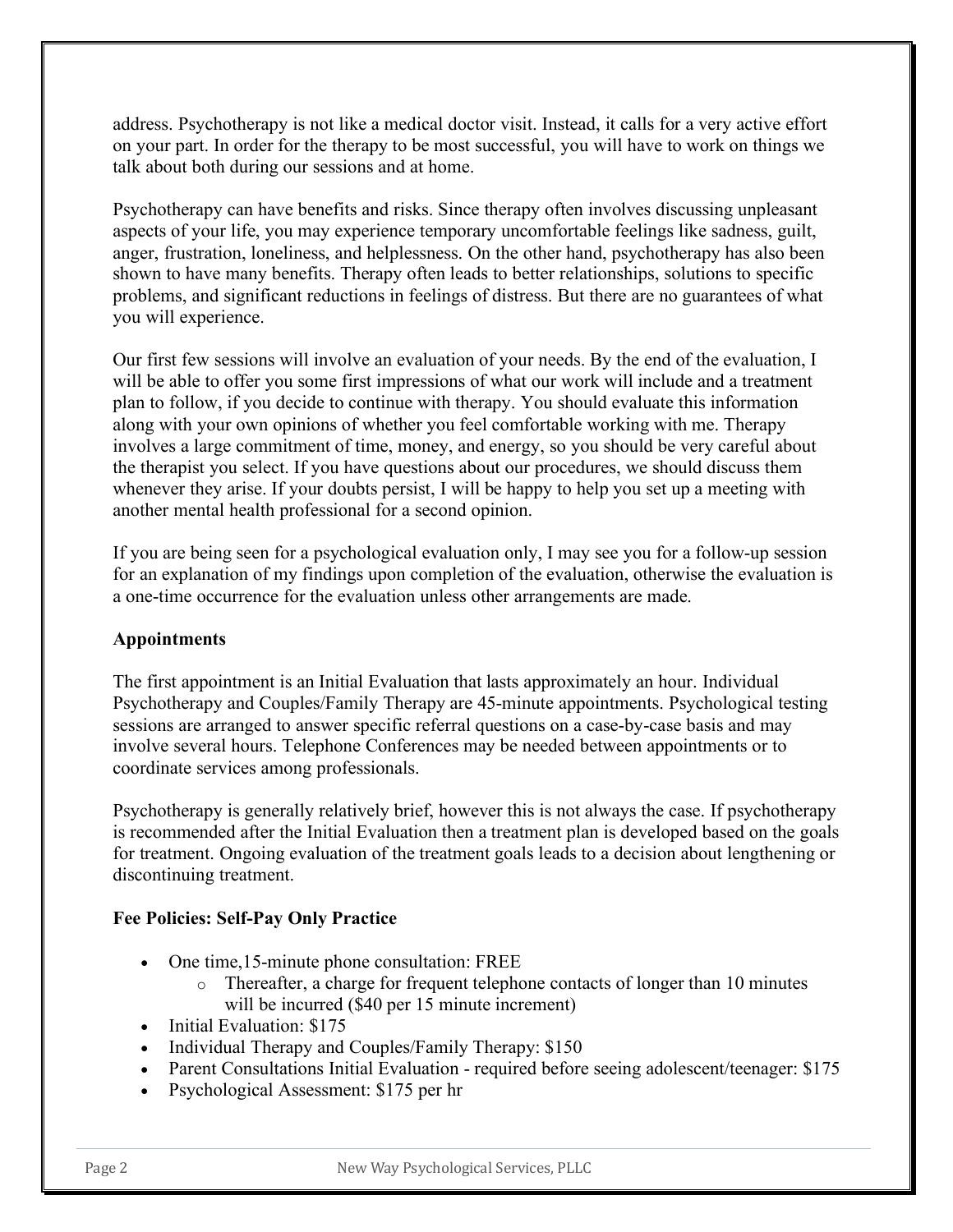- Mediation:  $$150$  per hr (up to 4 hrs);  $$175$  pr hr beyond 4 hrs
- Fees will be charged for letters, copies and/or reports requested on your behalf
- If you become involved in legal proceedings that require my participation, you will be expected to pay for all of my professional time, including preparation and transportation costs, even if I am called to testify by another party. Because of the difficulty of legal involvement, I charge \$250 per hour for preparation and attendance at any legal proceeding.

# *\*\* Concierge Services Are Available on a Case-by-Case Basis And With An Additional Fee \*\**

You will be expected to pay session fees at the time that services are rendered, unless we agree otherwise. You may pay by cash, check, or credit/debit card. If you pay in cash, please bring the exact amount to your visit as I often do not have cash in the office. Please make checks payable to: New Way Psychological Services, PLLC

### **Cancellation and Missed Appointment Policy**

Once an appointment is scheduled, you will be expected to pay at the time of service. I have a 24-hour cancellation policy **and the full visit fee will be assessed if less than 24 hours of notice is provided**. The charge is not punitive and is assessed regardless of the reason of cancellation. If someone cancels late or misses an appointment, there is a loss of income for that session and I am not able to offer that time to someone who may be waiting. Regardless of cause, I require a 24-hour notice on cancellation in order to release you from your responsibility for that time scheduled. Your signature on this agreement indicates that you agree to the terms of this policy and you agree to make prompt payment (within a week) of the charge incurred for a late cancellation/missed appointment. Canceling can be done 24 hours a day by calling the office number and leaving a message of the cancellation. Although I require 24 hours of notice, I ask that you would provide as much notice of a cancellation as possible to ensure smooth business operations. Likewise, I appreciate you contacting me to set up a new appointment. Lastly, repeated "no-show" appointments could result in referring you to another practitioner.

### **Overdue Accounts**

Accounts are considered delinquent after 30 days of non-payment. If an account reaches \$150 of unpaid charges, routine visits will be discontinued until the entire account is paid. Delinquent accounts that go unpaid for more than 90 days will be turned over to a collection agency, with a surcharge of 30% added. Clients will be given 30 days' notice before their account is turned over to a collection agency.

### **Termination Policy**

All relationships have a beginning, middle, and end. This is true in friendships, business, and psychological treatment. Successful relationships are those in which the participants agree on how each phase will be handled, work together to increase the probability of success, and accept when it is time to end. Translating this philosophy to therapy, it is the position of this office that the patient and doctor should mutually agree when it is time to terminate the therapeutic alliance.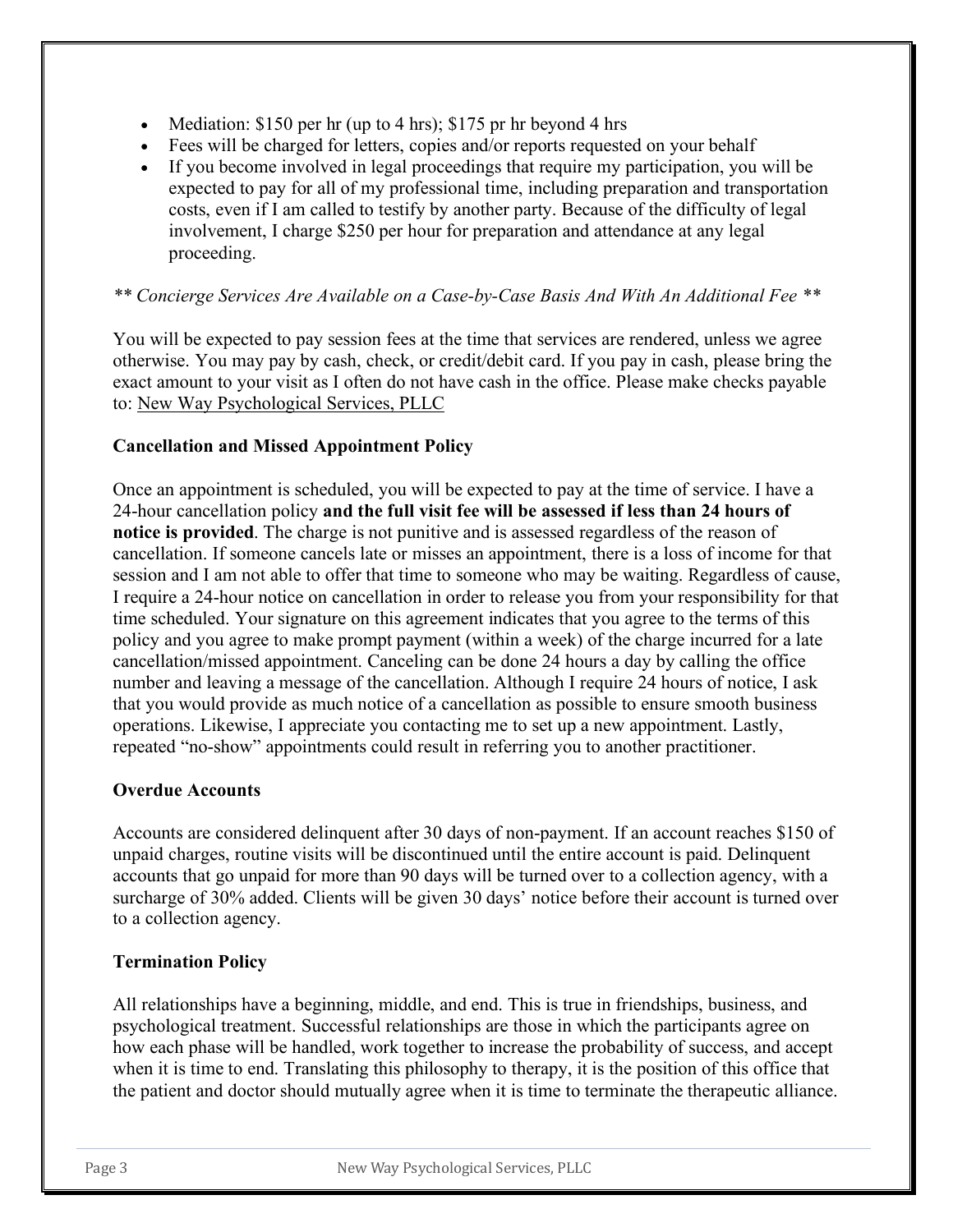Ideally, this time comes when the patient's treatment goals have been achieved and there is a reasonable expectation that the gains will be maintained. There are, however, circumstances in which there is not mutual agreement, and it is these situations that are addressed below.

# *Patient Initiated Terminations*

A patient may terminate treatment at any time. At the patient's request, I will furnish three referral sources for individuals or agencies that could continue the patient's treatment.

# *Psychologist Initiated Terminations*

It is rare that a psychologist would decide to terminate treatment without the patient's consent, but it could happen under the following conditions:

- The goals of treatment have been met and treatment is no longer needed
- The goals of treatment have not been met, and are unlikely to be within a reasonable time frame
- The patient fails to pay fair and negotiated fees
- The patient refuses to cooperate with treatment
- Lack of progress despite appropriate treatment
- Conflict of interest
- Illness or disability of myself or family member requiring a reduction in or absence of work

If I judge that there are reasons to justify termination of treatment (and the patient does not agree), I will:

- Discuss the issues with the patient and give the reasons for termination
- Attempt to correct the problem
- Give the patient sufficient notice to ensure a smooth termination
- Provide the patient with appropriate referrals to qualified individuals
- Offer the patient a termination session
- Mail the patient a letter explaining the termination

A patient my request to be "re-established" as a patient and make appointments if approved by Dr. Huddleston. There may be a delay in when the patient can be seen as the patient has to be worked back into the schedule and there is no guarantee that the time slot that was previously utilized could be accommodated again.

# **CONTACTING ME**

My schedule varies which may increase the chances of my inability to answer the phone during a session. Please do not hesitate to leave a voice mail. I will make every effort to return your call on the same day you make it with the exception of nights/weekends/holidays/vacation. If you are difficult to reach, please leave some times when you will be available or alternate phone numbers where you can be reached.

If you are unable to reach me and feel that you cannot wait for the return call, contact you family physician or the nearest emergency room. If you are experiencing a life-threatening emergency,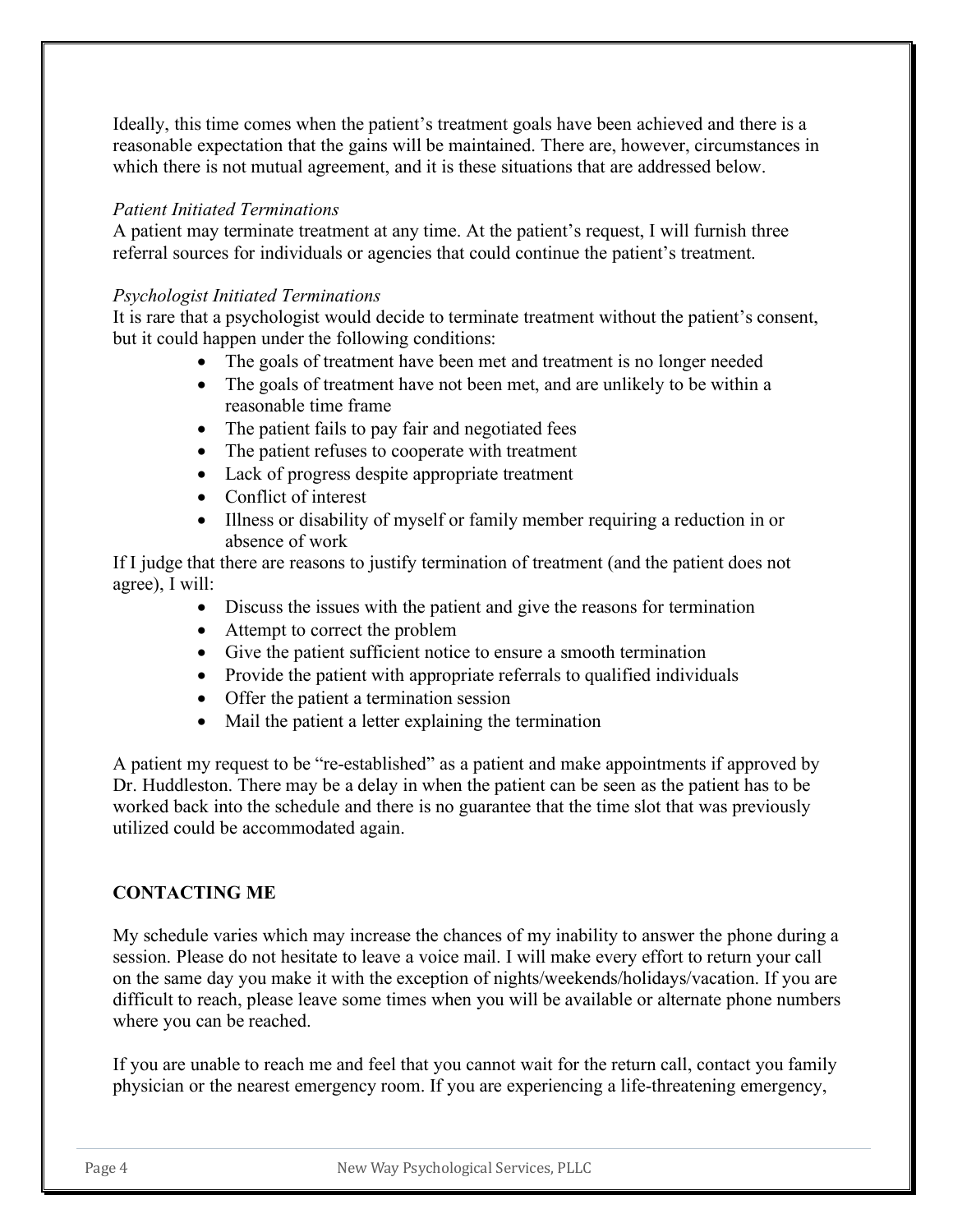call 911 immediately. When I am away for an extended period, I may provide you with the name of a colleague to contact, if necessary.

With regards to electronic communication (e.g., email), please understand that this is a nonsecure form of communication, that I may not respond immediately, and that written material from the email will be included in your clinical chart. Additionally, e-mail is not an appropriate form of communication during emergencies. In the event of an emergency, as stated above, please call 911 and/or go to the nearest emergency room.

# **Limits of Confidentiality**

The law protects the privacy of all communications between a patient and a psychologist. In most situations, I can only release information about your treatment to others if you sign a written Authorization form that meets certain legal requirements imposed by HIPAA. There are other situations that require only that you provide written, advance consent. Your signature on this Agreement provides consent for those activities, as follows:

• I may occasionally find it helpful to consult other health and mental health professionals about a case. During a consultation, I make every effort to avoid revealing the identity of the patient. The other professionals are also legally bound to keep the information confidential. If you don't object, I will not tell you about these consultations unless I feel that it is important to our work together. I will note all consultations in your Clinical Record (which is called "PHI" in my Notice of Psychologist's Policies and Practices to Protect the Privacy of Your Health Information).

• Disclosures required by health insurers or to collect overdue fees are discussed elsewhere in this Agreement.

• If a patient seriously threatens to harm himself/herself, I may be obligated to seek hospitalization for him/her, or to contact family members or others who can help provide protection. Texas law provides that a professional may disclose confidential information only to medical or law enforcement personnel if the professional determines that there is a probability of imminent physical injury by the patient to the patient or others, or there is a probability of immediate mental or emotional injury to the patient.

There are some situations where I am permitted or required to disclose information without either your consent or Authorization:

• If you are involved in a court proceeding and a request is made for information concerning your diagnosis and treatment, such information is protected by the psychologistpatient privilege law. I cannot provide any information without your (or your legal representative's) written authorization, or a court order. If you are involved in or contemplating litigation, you should consult with your attorney to determine whether a court would be likely to order us to disclose information.

• If a government agency is requesting the information for health oversight activities, I may be required to provide it for them.

• If a patient files a complaint or lawsuit against me, I may disclose relevant information regarding that patient in order to defend ourselves.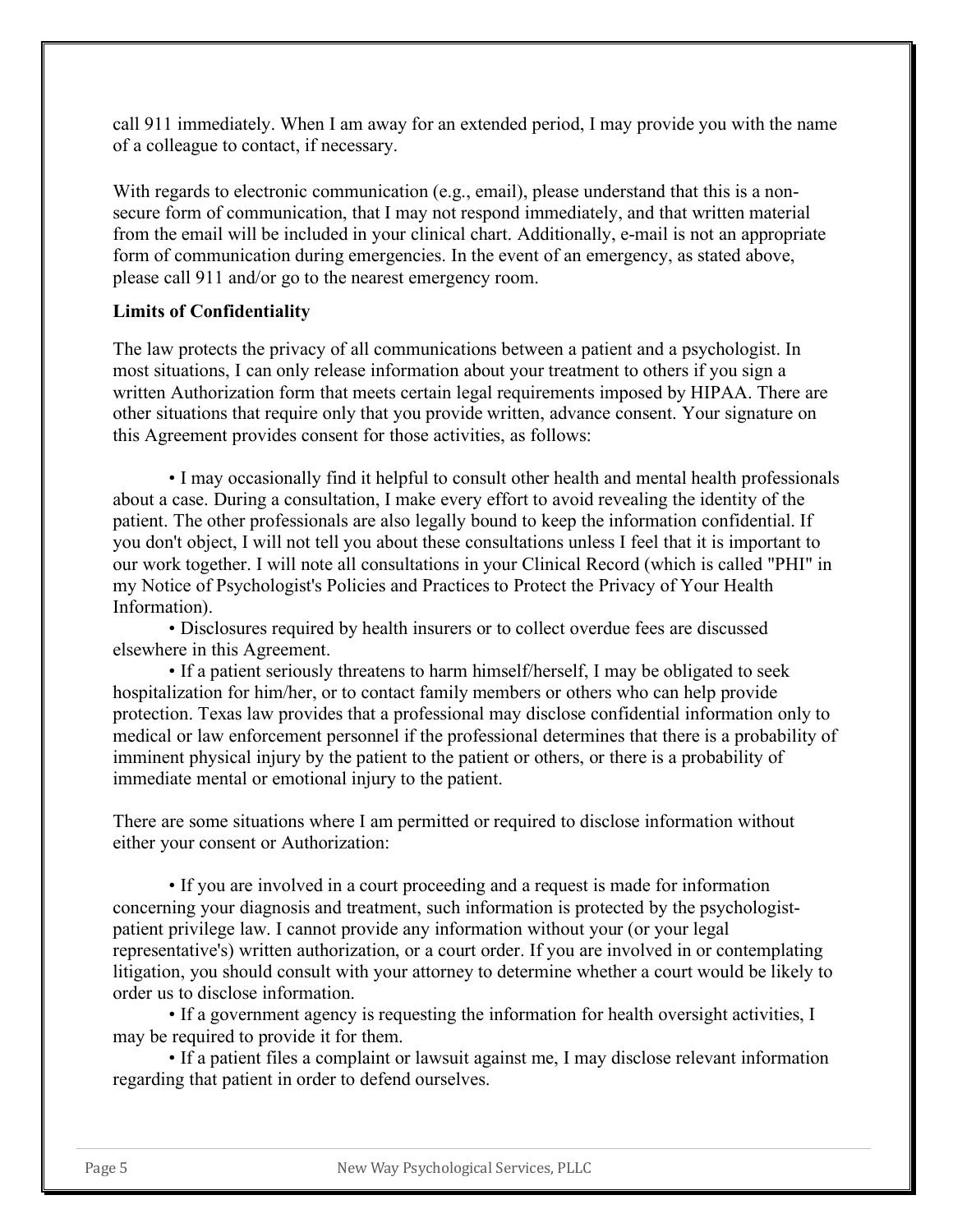• If a patient files a worker's compensation claim, I must, upon appropriate request, provide records relating to treatment or hospitalization for which compensation is being sought.

There are some situations in which I am legally obligated to take actions, which I believe are necessary to attempt to protect others from harm, and I may have to reveal some information about a patient's treatment. These situations are unusual in my practice.

• If I have cause to believe that a child under 18 has been or may be abused or neglected (including physical injury, substantial threat of harm, mental or emotional injury, or any kind of sexual contact or conduct), or that a child is a victim of a sexual offense, or that an elderly or disabled person is in a state of abuse, neglect or exploitation, the law requires that your doctor makes a report to the appropriate governmental agency, usually the Department of Protective and Regulatory Services. Once such report is filed, I may be required to provide additional information.

• If I determine that there is a probability that the patient will inflict imminent physical injury on another, or that the patient will inflict imminent physical, mental or emotional harm upon him/herself, or others, I may be required to take protective action by disclosing information to medical or law enforcement personnel or by securing hospitalization of the patient. If such a situation arises, I will make every effort to fully discuss it with you before taking any action, and we will limit my disclosure to what is necessary. While this written summary of exceptions to confidentiality should prove helpful in informing you about potential problems, it is important that we discuss any questions or concerns that you may have now or in the future. The laws governing confidentiality can be quite complex, and I am not an attorney. In situations where specific advice is required, formal legal advice may be needed.

### **Professional Records**

You should be aware that, pursuant to HIPPA, I keep Protected Health Information about you in two sets of professional records. One set constitutes your Clinical Record. It includes information about your reasons for seeking therapy, a description of the ways in which your problem impacts on your life, your diagnosis, the goals that we set for treatment, your progress towards those goals, your medical and social history, your treatment history, any past treatment records that I receive from other providers, reports of any professional consultations, your billing records, and any reports that have been sent to anyone, including reports to your insurance carrier. Except in unusual circumstances that involve danger to yourself and others, you may examine and/ or receive a copy of your Clinical Record if you request it in writing. You should be aware that pursuant to Texas law, psychological test data are not part of a patient's record. Because these are professional records, they can be misinterpreted and/or upsetting to untrained readers. For this reason, I recommend that you initially review them in my presence, or have them forwarded to another mental health professional so that you can discuss the contents. The exception to this policy are contained in the attached Notice form. If I refuse your request for access to your Clinical Record, you have a right of review, which I will discuss with you upon your request. In addition, I also keep a set of Psychotherapy Notes. These Notes are for my own use and are designed to assist me in providing you with the best treatment. While the contents of Psychotherapy Notes vary from client to client, they can include the contents of our conversations, my analysis of those conversations, and how they impact on your therapy. They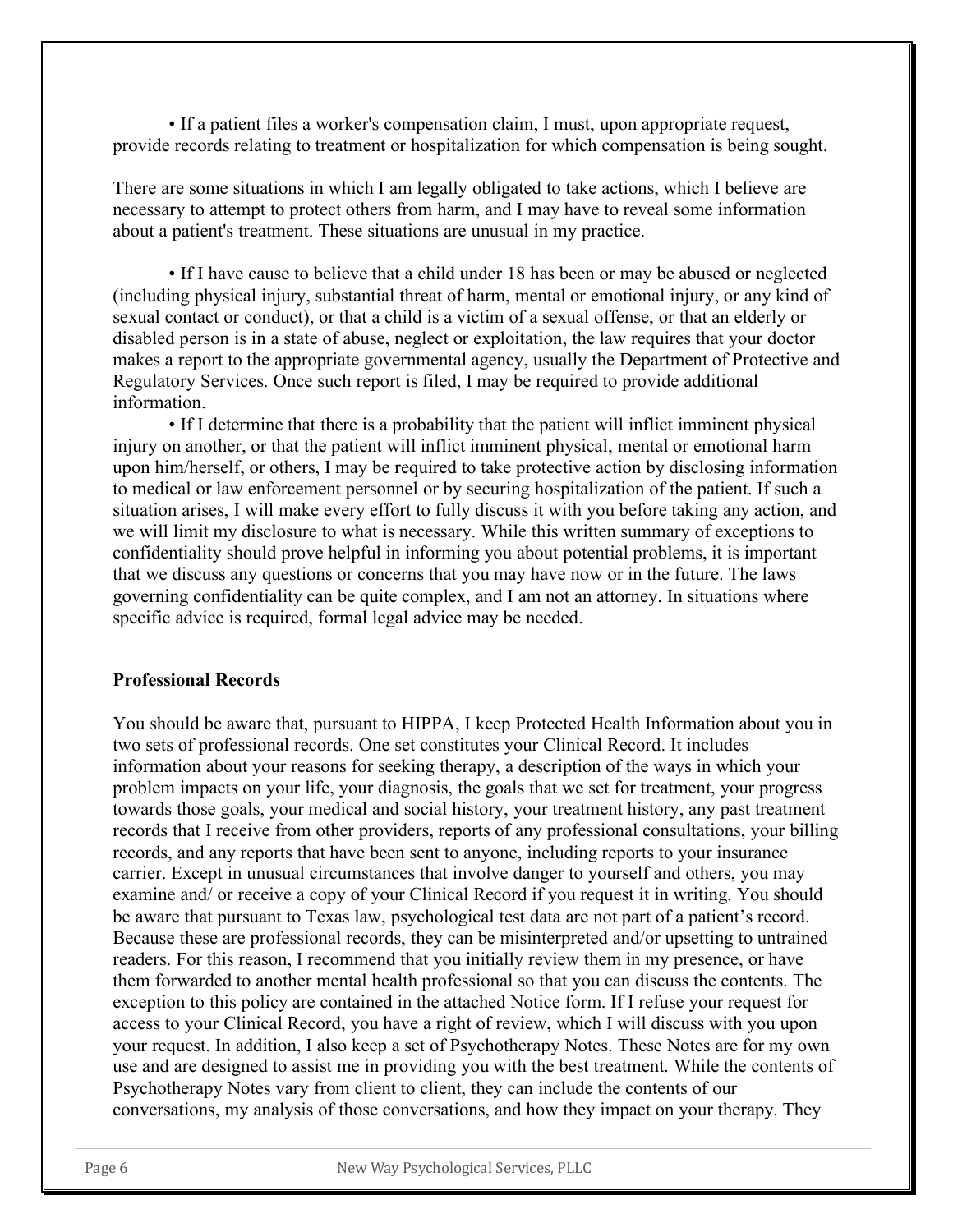may also contain sensitive information that you may reveal to me that is not required to be included in your Clinical Record. Psychotherapy Notes are kept separate from your Clinical Record. While insurance companies can request and receive a copy of your Clinical Record, they cannot receive a copy of your Psychotherapy Notes without your signed, written Authorization. Insurance companies cannot require your Authorization as a condition of 4 coverage nor penalize you in any way for your refusal. You may examine and/or receive a copy of your Psychotherapy Notes unless I determine that release would be harmful to your physical, mental or emotional health.

# **Your Rights**

HIPAA provides you with several new or expanded rights with regard to your Clinical Record and disclosures of protected health information. These rights include requesting that I amend your record; requesting restrictions on what information from your Clinical Record is disclosed to others; requesting an accounting of most disclosures of protected health information that you have neither consented to nor authorized; determining the location to which the protected information disclosures are sent; having any complaints you make about my policies and procedures recorded in your records; and the right to a paper copy of this Agreement, the attached Notice form, and my privacy policies and procedures.

# **Minors and Parents**

Patients under 18 years of age who are not emancipated and their parents should be aware that the law may allow parents to examine their child's treatment records. However, if the treatment is for suicide prevention, chemical addiction or dependency, or sexual, physical or emotional abuse, the law provides that parents may not access their child's records. For children between 14 and 18, because privacy in psychotherapy is crucial to progress, it is my policy to request an agreement from the patient and his or her parents' consent to give up their access to their child's records. If they agree, during treatment, I will provide them with general information about the progress of the child's treatment, and his or her attendance at scheduled sessions. I will also provide parents with a summary of their child's treatment when it is complete. Any other communication will require the child's Authorization, unless I feel that the child is in danger or is a danger to someone else, in which case, I will notify the parents of my concern. Before giving parents any information, I will discuss the matter with the child, if possible, and do my best to handle any objections he/she may have.

# **Ethical and Professional Standards**

The ethical guidelines and practice standards published by the American Psychological Association and the Texas State Board of Examiners of Psychologists regulate the practice of psychology.

# **CONSENT TO TREATMENT**

YOUR SIGNATURE BELOW INDICATES THAT YOU HAVE READ THIS AGREEMENT AND AGREE TO ITS TERMS. UPON SIGNING THIS AGREEMENT YOU ARE CHOOSING TO ENTER INTO A PROFESSIONAL RELATIONSHIP WITH NEW WAY